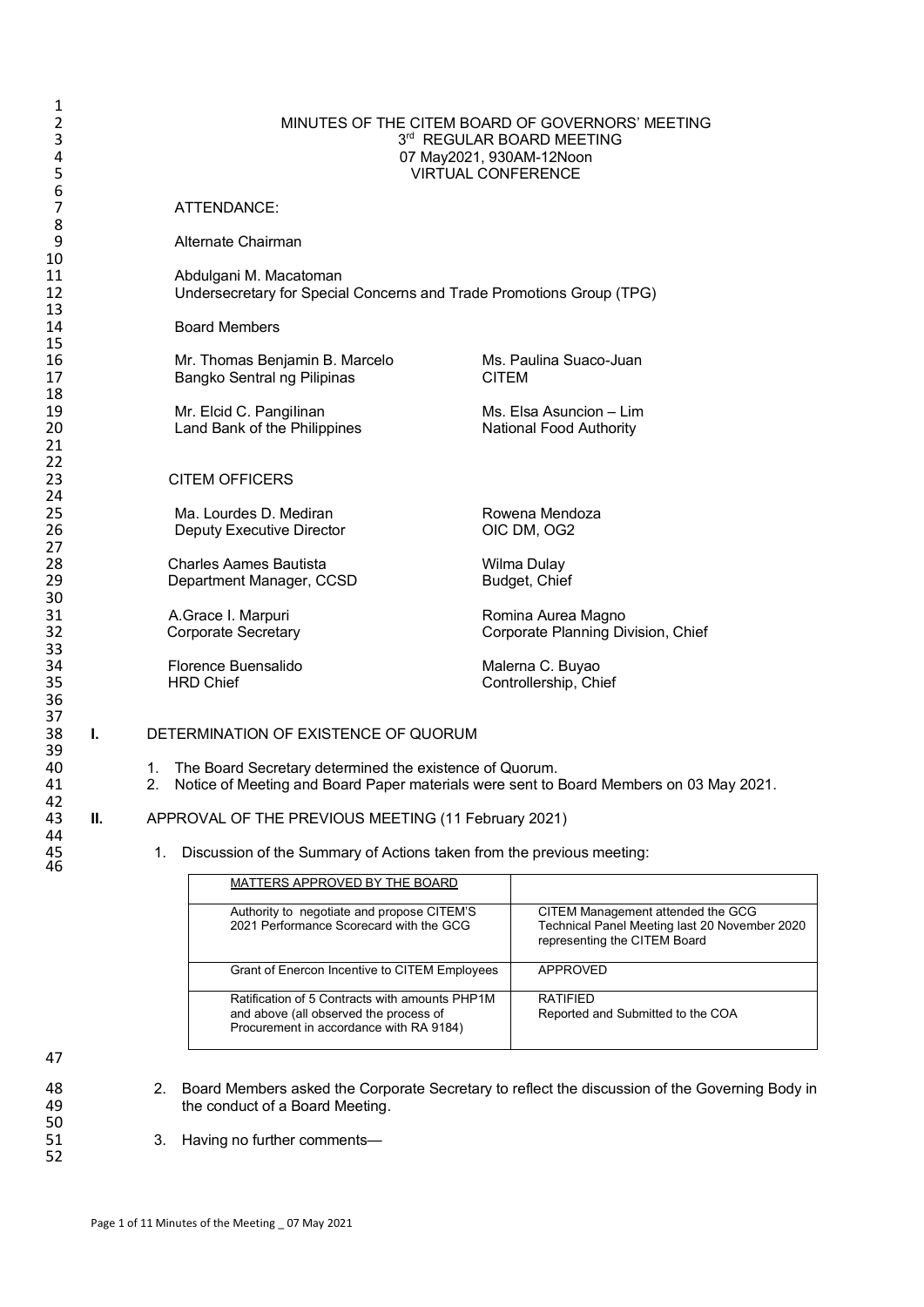| 53<br>54                                                                               |      |    | "RESOLVED, that the Minutes of the Previous 11 February<br>2021 Virtual Board Meeting, being in order, is hereby                                                                                                                                                                                                                                                                                                                                                                                                                                                                                                                                                                                                                                                                                                                                                                                                                                                                                     |
|----------------------------------------------------------------------------------------|------|----|------------------------------------------------------------------------------------------------------------------------------------------------------------------------------------------------------------------------------------------------------------------------------------------------------------------------------------------------------------------------------------------------------------------------------------------------------------------------------------------------------------------------------------------------------------------------------------------------------------------------------------------------------------------------------------------------------------------------------------------------------------------------------------------------------------------------------------------------------------------------------------------------------------------------------------------------------------------------------------------------------|
| 55<br>56<br>57                                                                         |      |    | APPROVED.<br>Res. No. BM 2021-05-01                                                                                                                                                                                                                                                                                                                                                                                                                                                                                                                                                                                                                                                                                                                                                                                                                                                                                                                                                                  |
| 58                                                                                     | III. |    | PRELIMINARY 2020 FINANCIAL OPERATIONS REPORT                                                                                                                                                                                                                                                                                                                                                                                                                                                                                                                                                                                                                                                                                                                                                                                                                                                                                                                                                         |
| 59<br>60<br>61                                                                         |      |    | 1. Deputy Executive Director Malou Mediran discussed to the Board the 2020 Preliminary financial<br>operations report. The presentation is for the information and notation of the Board.                                                                                                                                                                                                                                                                                                                                                                                                                                                                                                                                                                                                                                                                                                                                                                                                            |
| 62<br>63<br>64<br>65<br>66<br>67                                                       |      |    | Looking into the COB, CITEM received the entire NG subsidy for 2020. As for corporate revenues,<br>2.<br>we had a recalibrated target of Php17M and we are happy to report that we exceeded our target<br>by 23%. A drop in personnel expenses, due to a few attrition and retirement CITEM had in 2020,<br>which was filled at the end of 2020.                                                                                                                                                                                                                                                                                                                                                                                                                                                                                                                                                                                                                                                     |
| 68<br>69<br>70<br>71                                                                   |      |    | 3. Notable also are the maximized utilization of our capital outlay and MOOE. CITEM used this budget<br>for the digitalization of processes with the creation of a promotions and leads generations<br>platforms.                                                                                                                                                                                                                                                                                                                                                                                                                                                                                                                                                                                                                                                                                                                                                                                    |
| 72<br>73<br>74                                                                         |      |    | 4. Also, with congressional grant of extension for the utilization of 2020 budget, CITEM allocated the<br>funds to augment its 2021 projects since our subsidy for 2021 decreased 43%.                                                                                                                                                                                                                                                                                                                                                                                                                                                                                                                                                                                                                                                                                                                                                                                                               |
| 75                                                                                     |      |    | 5. CITEM closed the books with 90% budget utilization.                                                                                                                                                                                                                                                                                                                                                                                                                                                                                                                                                                                                                                                                                                                                                                                                                                                                                                                                               |
| 76<br>77<br>78<br>79<br>80<br>81<br>82                                                 |      |    | 6. For 2020 performance, revenues dropped by 79% due to the pandemic, where physical shows<br>were cancelled during the $2^{nd} - 4^{th}$ Q, and CITEM had no collection on participation fees. The global<br>data by UFI which is the international association of the exhibition industry, the entire exhibition<br>industry experienced a loss of over USD26B at the beginning of this pandemic. Also, beyond<br>CITEM's own cancellations for local shows, over 500 shows globally have cancelled their physical<br>events as well, which includes all of our overseas trade fair participations.                                                                                                                                                                                                                                                                                                                                                                                                |
| 83<br>84<br>85<br>86<br>87                                                             |      |    | Despite the cancellation of our shows, CITEM realigned its budget and reallocated the expenses<br>7.<br>to bring digital platforms to life and to augment our 2021 subsidy, which was drastically cut in half<br>by DBM.                                                                                                                                                                                                                                                                                                                                                                                                                                                                                                                                                                                                                                                                                                                                                                             |
| 88<br>89                                                                               |      |    | 8. Having no further comments-                                                                                                                                                                                                                                                                                                                                                                                                                                                                                                                                                                                                                                                                                                                                                                                                                                                                                                                                                                       |
| 90<br>91                                                                               |      |    | RESOLVED that the PRELIMINARY 2020 FINANCIAL OPERATIONS<br>REPORT, is hereby NOTED.                                                                                                                                                                                                                                                                                                                                                                                                                                                                                                                                                                                                                                                                                                                                                                                                                                                                                                                  |
| 92<br>93                                                                               |      |    | Res. No. BM 2021-05-02                                                                                                                                                                                                                                                                                                                                                                                                                                                                                                                                                                                                                                                                                                                                                                                                                                                                                                                                                                               |
| 94                                                                                     | IV.  |    | APPROVAL OF 2022 CORPORATE OPERATING BUDGET AND WORK PLAN                                                                                                                                                                                                                                                                                                                                                                                                                                                                                                                                                                                                                                                                                                                                                                                                                                                                                                                                            |
| 95<br>96<br>97<br>98                                                                   |      |    | 1. CITEM is seeking the Board's approval of its 2022 COB and work program, which later on be presented<br>and submitted to the DBM.                                                                                                                                                                                                                                                                                                                                                                                                                                                                                                                                                                                                                                                                                                                                                                                                                                                                  |
| 99<br>100<br>101<br>102<br>103<br>104<br>105<br>106<br>107<br>108<br>109<br>110<br>111 |      | 2. | This proposal took into consideration the following:<br>the Philippine government declared a health emergency earlier this year with the rising number<br>а.<br>of cases of COVID in the country.<br>b. CITEM takes note that it had 43% less budget for 2021 because of the removal of overseas<br>participation from the budget.<br>c. After consultation with the BSOs, and engaging with international exhibition partners, there is<br>still some fear in holding mass gatherings for 2021, but there is optimism for 2022 for the<br>possibility of creating hybrid shows as there is more confidence with the global roll out of<br>vaccines this year.<br>Lastly, considered in this proposal with producing our signature shows in hybrid formats to meet<br>d.<br>international standards and continue our digital programs, as well as participate in 13<br>international hybrid shows.<br>The Philippine government declared a health emergency due to COVID 19 pandemic crisis in<br>е. |
| 112                                                                                    |      |    | March 2020. As the challenges surrounding COVID-19 continue, CITEM is taking action to                                                                                                                                                                                                                                                                                                                                                                                                                                                                                                                                                                                                                                                                                                                                                                                                                                                                                                               |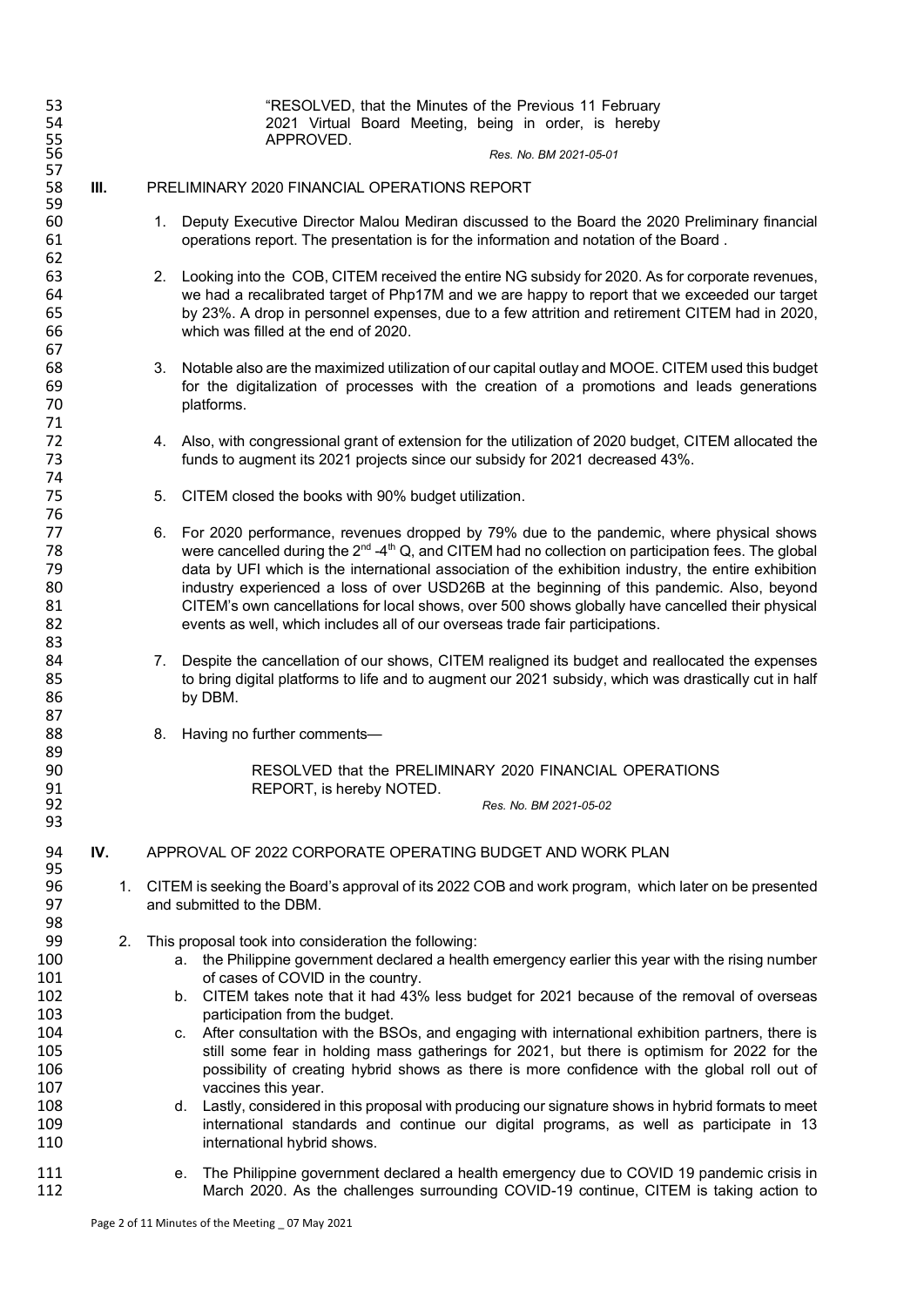- 
- 115

113 113 adapt to the new normal in the performance of its export promotions mandate. (Less physical<br>114 trade fairs & exhibitions & more intensified use of the digital platform) trade fairs & exhibitions & more intensified use of the digital platform)

117

116 3. Based on the Proposed Work Program, hereunder is the Budget Proposal for FY 2022:

- 118
- 119

124<br>125

131<br>132

135

143

146

151

|                            | 2021                                                         | 2022                                |                                    |
|----------------------------|--------------------------------------------------------------|-------------------------------------|------------------------------------|
| Particulars                | C.O.B. based on DBM<br>approved subsidy*<br>(In Million Php) | Proposed Budget<br>(In Million Php) | % Increase (Decrease)<br>over 2021 |
| I. Funding Sources         |                                                              |                                     |                                    |
| NG Subsidy                 | 141.885                                                      | 398.352                             | 181%                               |
| Corporate Revenues         | 18.802                                                       | 44.465                              | 136%                               |
| Prior Year Savings         | 89.873                                                       | 61.867                              | (31%)                              |
| <b>Total Sources</b>       | 250.560                                                      | 504.684                             | 101%                               |
| II. Budgetary Requirements |                                                              |                                     |                                    |
| Personal Services (PS)     | 97.795                                                       | 102.733                             | 5%                                 |
| Maintenance & Other        | 145.885                                                      | 398.352                             | 173%                               |
| Operating Expenses (MOOE)  |                                                              |                                     |                                    |
| Capital Outlay(CO)         | 6.880                                                        | 3.599                               | $-48%$                             |
| <b>Total Budget</b>        | 250.560                                                      | 504.684                             | 101%                               |

- 120 4. CITEM subsidy decreased by 43%, from P250.631M in 2020 to P141.885M in 2021, as no subsidy is 121 allocated for participation in 2021 overseas projects. In 2021, Covid-19 pandemic remains a threat to<br>122 the exhibition industry. This has caused many trade fair events around the world to be cancelled or 122 the exhibition industry. This has caused many trade fair events around the world to be cancelled or 123 postponed
- 125 5. In 2022, CITEM is proposing hybrid (physical and digital) participations to continuously promote<br>126 **126** Philippine presence in the international trade fairs.CITEM proposed to undertake four (4) Signature 126 Philippine presence in the international trade fairs.CITEM proposed to undertake four (4) Signature<br>127 Events in 2022: the Manila FAME, CREATEPH, Sustainability Solutions Expo (SSX), and IFEX 127 Events in 2022: the Manila FAME, CREATEPH, Sustainability Solutions Expo (SSX), and IFEX<br>128 Philippines NxtFood Asia. The agency, likewise, plans to organize country participations in 13 major 128 Philippines NxtFood Asia. The agency, likewise, plans to organize country participations in 13 major 129 select overseas trade events, mostly for home, fashion and food. Markets covered include Europe,<br>130 Sam The Nard Rast and East Asia, which includes China, Japan and Taiwan. 130 NAFTA, Middle East and East Asia, which includes China, Japan and Taiwan*.*
- 132 6. Budget for PS in 2022 covers 100 plantilla positions based on SSL-5 tranche 3. Currently, CITEM<br>133 is using SSL 4-tranche 4 MOOF consist of direct costs of export promotion activities as well as 133 is using SSL 4-tranche 4. MOOE consist of direct costs of export promotion activities as well as 134 support services and administrative overhead
- 136 7. The budget for personnel services is based on SSL-5 tranche 3. Currently, we are using SSL4-tranche<br>137 4. There is increase in our MOOE generally brought about the renewal and retention of technical services 137 4. There is increase in our MOOE generally brought about the renewal and retention of technical services<br>138 for our digital platforms, which include renewal of website development and maintenance service. for our digital platforms, which include renewal of website development and maintenance service, 139 renewal of content development services, renewal of our customer relationship management systems,<br>140 and funding of content amelioration programs to support our exhibitors' digital transformation and as and funding of content amelioration programs to support our exhibitors' digital transformation and as 141 additional onboarding of exporters on our digital platforms. Lastly, the cost of capital outlay is for the<br>142 concurement of office and IT equipment. procurement of office and IT equipment.
- 144 8. BM Toby Marcelo asked what the contingency plan for CITEM in case the projected subsidy from the 145 National Government will not be granted?
- 147 9. ED Pauline replied that presentation wise of the proposed subsidy to DBM, CITEM as a strategy 148 separated its physical projects from the digital requirements. In 2020, the digital component was 149 integrated in into the physical show, thus when DBM cut the budget for OTF shows, the digital 150 component was not implemented.
- 152 10. Also, in 2019, during the technical budget hearing, CITEM explained to the DBM on the new model of 153 153 doing digital and content marketing. As a result, DBM granted CITEM an additional PHP30M .

Page 3 of 11 Minutes of the Meeting \_ 07 May 2021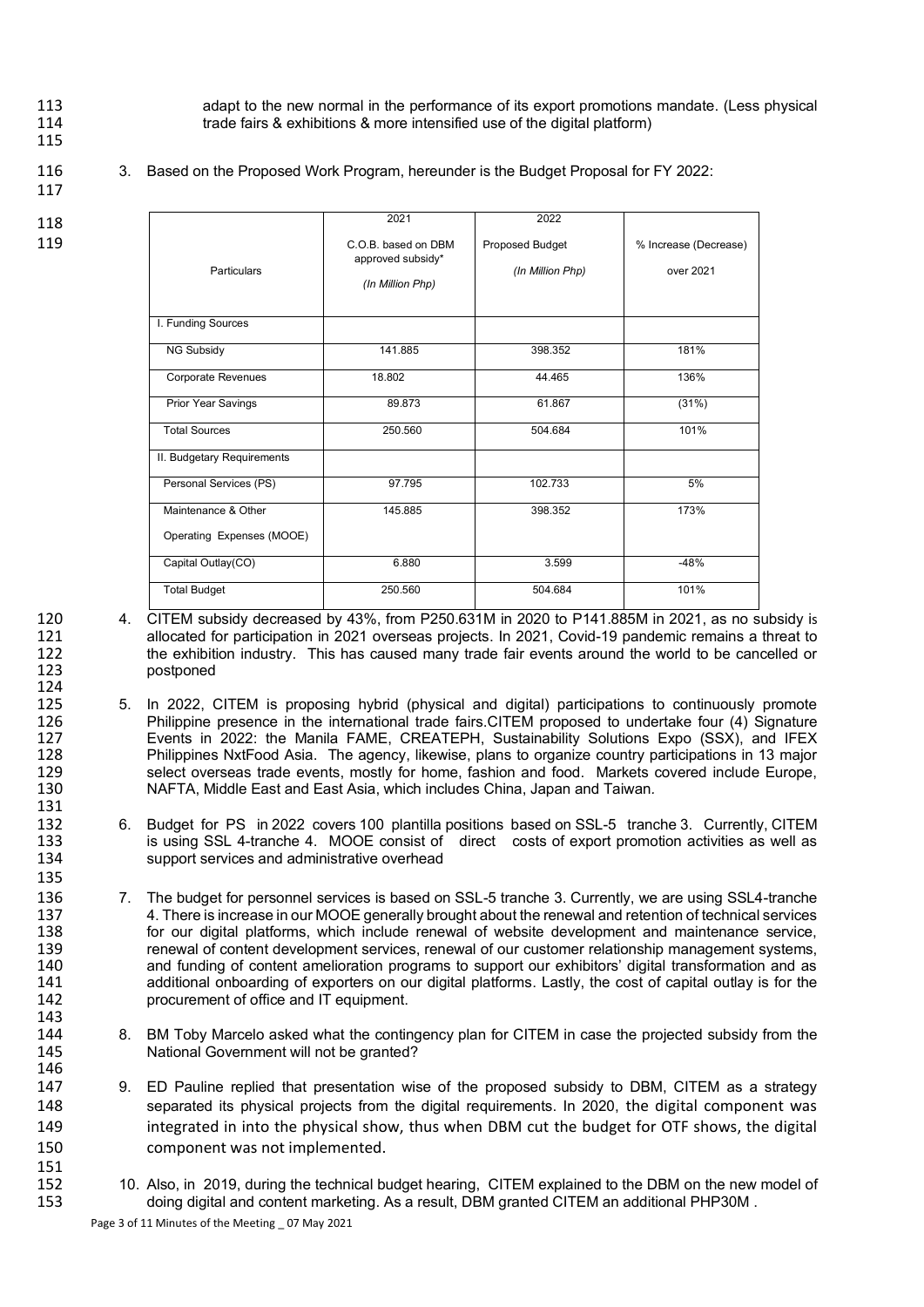- 155 155 11. Moreover, in 2020 when CITEM was asking a budget for its digital initiatives, CITEM had no proof of<br>156 156 concept vet for appreciation to continue the digital initiatives: and to help the MSMEs who were hardl concept yet for appreciation to continue the digital initiatives; and to help the MSMEs who were hardly 157 hit and economically devastated by the pandemic. 158<br>159
- 159 12. BM Marcelo then suggested that since CITEM has now a proof of concept, this could be a good<br>160 substantiation and could enrich the justification for the request of subsidy to DBM. Further, the proof of 160 substantiation and could enrich the justification for the request of subsidy to DBM. Further, the proof of<br>161 concept has a bright prospect of revenue streams: an export promotions digital channels: export lead 161 concept has a bright prospect of revenue streams; an export promotions digital channels; export lead<br>162 interests and orders and community generation. interests and orders and community generation.
- 164 13. Alternate Chairman manifested that he fully supports the hybrid participation as a strategy. It should<br>165 also maximize its digital platform events and in the long term should explore charging fees for the use 165 also maximize its digital platform events and in the long term should explore charging fees for the use<br>166 for the digital platforms and other services it offers, ie. B2B; content development and branding services of digital platforms and other services it offers, ie. B2B; content development and branding services.
- 167<br>168 168 14. Executive Director Pauline replied that CITEM is undertaking the Business Model Review to study 169 different ways how to monetize the digital assets of CITEM. The business model review is to have a<br>170 sources and principal assets and other revenue sources – advertising, content 170 good balance between the participation fees and other revenue sources – advertising, content 171 171 marketing, business intelligence. And by the end of the year, CITEM could hopefully share and report 172 the result to the Board. 173<br>174
- 174 15. The Board also asked on the balance after the cash drawdown for 2022. DED Malou Mediran replied<br>175 that the accumulated surplus as of 31 December 2020 is PHP505.015M with appropriated and 175 that the accumulated surplus as of 31 December 2020 is PHP505.015M with appropriated and<br>176 unappropriated funds of PHP202.583M and PHP 302.432M, respectively, being the latter remained to 176 unappropriated funds of PHP202.583M and PHP 302.432M, respectively, being the latter remained to 177 bethe building fund and not intended to be withdrawn. be the building fund and not intended to be withdrawn.
- 179 16. In 2021, CITEM sought cash drawdown approval from the Board PHP89.873M, leaving an 180 180 unappropriated balance of PHP112.710M. And for 2022, the proposed cash drawdown is PHP61.867,<br>181 eaving unappropriated surplus balance of PHP50.843M leaving unappropriated surplus balance of PHP50.843M.
- 183 17. Having no more comments--<br>184 **RESOLVED**
- 

197<br>198

213<br>214

178<br>179

182

154

163<br>164

- 184 **RESOLVED** that the proposed Corporate Operating Budget 185<br>185 **185** and Work Program for FY 2022 in the amount of and Work Program for FY 2022 in the amount of 186 P504.684M based on NG subsidy of P398.352M, 187 **187** augmented by Corporate Funds of P 106.332M is hereby<br>188 approved
- 189 *Res. No. BM 2021-05-03*
- 190<br>191 **V.** POSTPONEMENT OF PHYSICAL STAGING OF MANILA FAME, IFEX AND SSX 192<br>193
- 193 1. As of February 2021, CITEM was ready to implement hybrid (physical and digital) shows for IFEX<br>194 194 194 194 NXTFOOD ASIA, SSX and Manila FAME, March came in with a surge in the daily numbers of 194 **NXTFOOD ASIA, SSX and Manila FAME.** March came in with a surge in the daily numbers of 195<br>195 Covid cases and deaths, CITEM realized that it will be dealing with inadequate supply and slow 195 Covid cases and deaths, CITEM realized that it will be dealing with inadequate supply and slow<br>196 distribution of Covid vaccines. distribution of Covid vaccines.
- 198 2. ED Pauline Suaco Juan further discussed the risks and opportunities on the postponement of these<br>199 2021 physical shows: 199 2021 physical shows:<br>200 a. CITEM nee
- 200 **a.** CITEM needs at least 6-8 months to properly stage and execute an effective trade show.<br>201 **a** All activities from preparations to the actual show will call for or gather large groups. 201 201 All activities from preparations to the actual show will call for or gather large groups.<br>202 b. It will be inefficient use of time, energy and resources to start preparations knowing the
- 202 b. It will be inefficient use of time, energy and resources to start preparations knowing there<br>203 will be 50/50 chances the events will push through. Because of this uncertainty, both 203 will be 50/50 chances the events will push through. Because of this uncertainty, both<br>204 Exhibitors and Buyers are also having a hard time giving their commitment to participate. 204 Exhibitors and Buyers are also having a hard time giving their commitment to participate.
- 205 c. Implementing 2021 physical trade shows at this point will also put the CITEM staff,<br>206 stakeholders and guests' health and safety at risk and the Be inefficient use of 206 stakeholders and guests' health and safety at risk and the Be inefficient use of
- 207 resources 208 d. Budget wise, requirements on putting up a physicial show will incur additional cost for<br>209 health and safety protocols. Moreover, the physical show will take more time and effort 209 health and safety protocols. Moreover, the physical show will take more time and effort<br>210 https secure, process and implement. But results won't be quaranteed. The shows may be 210 to secure, process and implement. But results won't be guaranteed. The shows may be<br>211 cancelled any time, given uncertainties and risks in public health. Lastly, we have to 211 cancelled any time, given uncertainties and risks in public health. Lastly, we have to<br>212 cancelled any time, given uncertainties and risks in public health. Lastly, we have to address revenue loss as we are greatly dependent on participation fees.
- 214 3. While CITEM will cancel the physical shows, it can redirect and focus on massive promotion<br>215 through digital means, which the Agency is implementing even before the pandemic took over. It through digital means, which the Agency is implementing even before the pandemic took over. It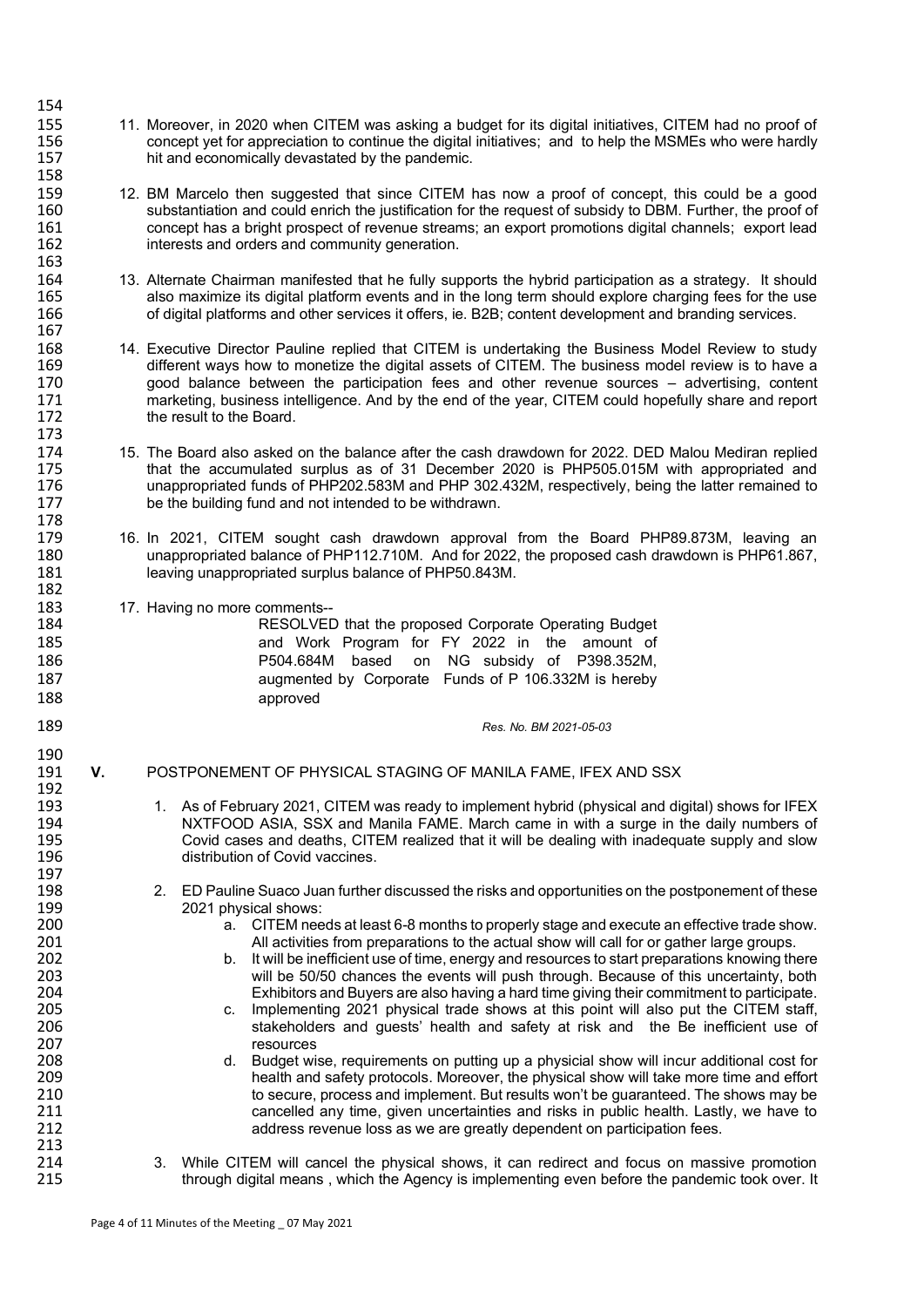216 is time that resources on activities that are within our control and deliver results despite the absence<br>217 of physical shows. of physical shows. 218 219 4. It would also an opportunity for CITEM to take advantage of this time to build and learn digital<br>220 marketing for trade promotions under the "Business as usual." – that is business carries on despite marketing for trade promotions under the "Business as usual." – that is business carries on despite 221 the pandemic, the restrictions and the limitations. 222 223 5. CreatePH is not included as it is really intended for digital execution this June and December 2021. 224 Likewise, while CITEM is seeking for the postponement of the show, it gave update on the status<br>225 of the CITEM digital projects and the 2021 work plan and goals. of the CITEM digital projects and the 2021 work plan and goals. 226<br>227 227 6. With the postponement of the physical shows, CITEM will focus and implement the following:<br>228 **1998 1228** a. Exhibitor Management will focus on digital activation of MSMEs which will inc 228 a. Exhibitor Management will focus on digital activation of MSMEs which will include<br>229 content creation and providing training to improve digital presence and responsiveness. content creation and providing training to improve digital presence and responsiveness. 230 b. Digital events will be produced in order to promote product development program. Also,<br>231 CITEM will host learning sessions that will position us as thought leaders 231 CITEM will host learning sessions that will position us as thought leaders<br>232 C. Execute thematic campaigns Buyer Marketing will focus on digital lead g 232 c. Execute thematic campaigns Buyer Marketing will focus on digital lead generation and<br>233 communities online through LinkedIn. 233 hurturing. CITEM will penetrate existing buyer communities online through LinkedIn,<br>234 hurdustry publications and digital marketplaces. industry publications and digital marketplaces. 235 d. CITEM will as well organize online B2B events within and outside the overseas trade<br>236 fairs we participate in. 236 **fairs we participate in.**<br>237 **fairs we participate in** e. It was further reported 237 e. It was further reported that as of May 2021, we are working on partnerships that aim to<br>238 support participation of MSMEs in our programs. Some of partnerships have already 238 support participation of MSMEs in our programs. Some of partnerships have already<br>239 seem sealed and some are in the pipeline. been sealed and some are in the pipeline, 240<br>241 241 7. Revenue wise, although CITEM proposed for the cancellation of its signature events though 242<br>242 staging of a physical show, it is mindful of its revenue to be earned for this vear and it can achieve 242 staging of a physical show, it is mindful of its revenue to be earned for this year and it can achieve<br>243 the P18.8M revenue target for 2021—that's 22% CRR. In the first half of the year, there are the P18.8M revenue target for 2021—that's 22% CRR. In the first half of the year, there are 244 potential revenues that CITEM can earn that is beyond the target. 245<br>246 246 8. ED Pauline likewise reported on the status of CITEM's digital platforms:<br>247 **247** a. Fameplus.com — launched in October 2020 Web developer 247 a. Fameplus.com — launched in October 2020 Web developer is completing enhanced<br>248 capabilities which are primarily improvements from the launch version. We will soon install 248 capabilities which are primarily improvements from the launch version. We will soon install 249 **API and run tests on event tracking journeys**. Events referring to participation in digital 250 overseas trade fairs and other content marketing efforts. 251 b. Ifexnxtfood.com and foodphilippines.com Web development for both are ongoing and uploading of content will start this month. Both are slated to go live (beta) in July. uploading of content will start this month. Both are slated to go live (beta) in July.<br>253 c. Createphilippines.com Ongoing content curation and development. CITEM 253 c. Createphilippines.com Ongoing content curation and development. CITEM has also<br>254 c. proved website design. Sitemap and user journey are currently being finalized. We will 254 approved website design. Sitemap and user journey are currently being finalized. We will<br>255 approved with the first phase, which is the promotions platform, in June. 255 go live with the first phase, which is the promotions platform, in June.<br>256 d. Sustainabilityexpo.ph Sitemap is being finalized internally. Once appr 256 d. Sustainabilityexpo.ph Sitemap is being finalized internally. Once approved, web developer<br>257 viil be briefed for implementation. It is target to go live in August. 257 will be briefed for implementation. It is target to go live in August.<br>258 e. On CRM. CITEM has completed training of concerned depart 258 e. On CRM, CITEM has completed training of concerned departments for the Customer<br>259 entity Relationship Management system. A four-week IP warming test is ongoing. Upon 259 259 Relationship Management system. A four-week IP warming test is ongoing. Upon<br>260 260 Conclusion of IP warming test. CITEM e-mail marketing and social media will operate on 260 conclusion of IP warming test, CITEM e-mail marketing and social media will operate on 261 **the Marketing Cloud.** 262 263 9. On FAME+ has onboarded 227 out of the 250 target companies this year. 264 a. Registered buyer count is at 839 out of 1,843 target this year; 3,019 creative goods 265 **promoted, already exceeding 2021 target by 519.**<br>266 **property** b. Export sales currently are at US\$ 149,000 vs tar 266 b. Export sales currently are at US\$ 149,000 vs target for the year at US\$3.33M. Domestic 267 267 sales generated so far is P11.5M.<br>268 c. On FAME+ onboarding, our exhibi 268 c. On FAME+ onboarding, our exhibitors are starting to learn how to conduct business on the<br>269 c. it reached 25,727 unique users, 30,976 sessions and 115,375 pageviews. Users come site. It reached 25,727 unique users, 30,976 sessions and 115,375 pageviews. Users come 270 from 52 countries. Top users for the week of April 23-29 are from the PH, US, South Korea,<br>271 flong Kong and Taiwan. This was most probably attributed to the promotions CITEM did Hong Kong and Taiwan. This was most probably attributed to the promotions CITEM did 272 for our participation in 2021 Creative Expo Taiwan. 273 d. CITEM ran a survey among FAME+ exhibitors to ask about buyer inquiries they receive on<br>274 the platform. As of May 4 we have gathered 65 respondents. 49% of the respondents 274 the platform. As of May 4 we have gathered 65 respondents. 49% of the respondents<br>275 contract the respondents received FOREIGN buyer 275 **received buyer inquiries through FAME+ 40% of the respondents received FOREIGN buyer**<br>276 **hought the reading and the response to the respondent of the respondent of the inquiries 14% received retail inquiries** inquiries 40% of them also received LOCAL buyer inquiries 14% received retail inquiries<br>277 https://e. A total of 317 trade inquiries were received by the 32 survey respondents: 159 of them were 277 e. A total of 317 trade inquiries were received by the 32 survey respondents: 159 of them were<br>278 from foreign buyers 127 from local buyers 31 were retail inquiries We are gathering more 278 from foreign buyers 127 from local buyers 31 were retail inquiries We are gathering more<br>279 fresponses and these results are not yet final. Trade inquiries may be both Exhibitor and responses and these results are not yet final. Trade inquiries may be both Exhibitor and 280 CITEM led that factored in the trade inquiries.

Page 5 of 11 Minutes of the Meeting \_ 07 May 2021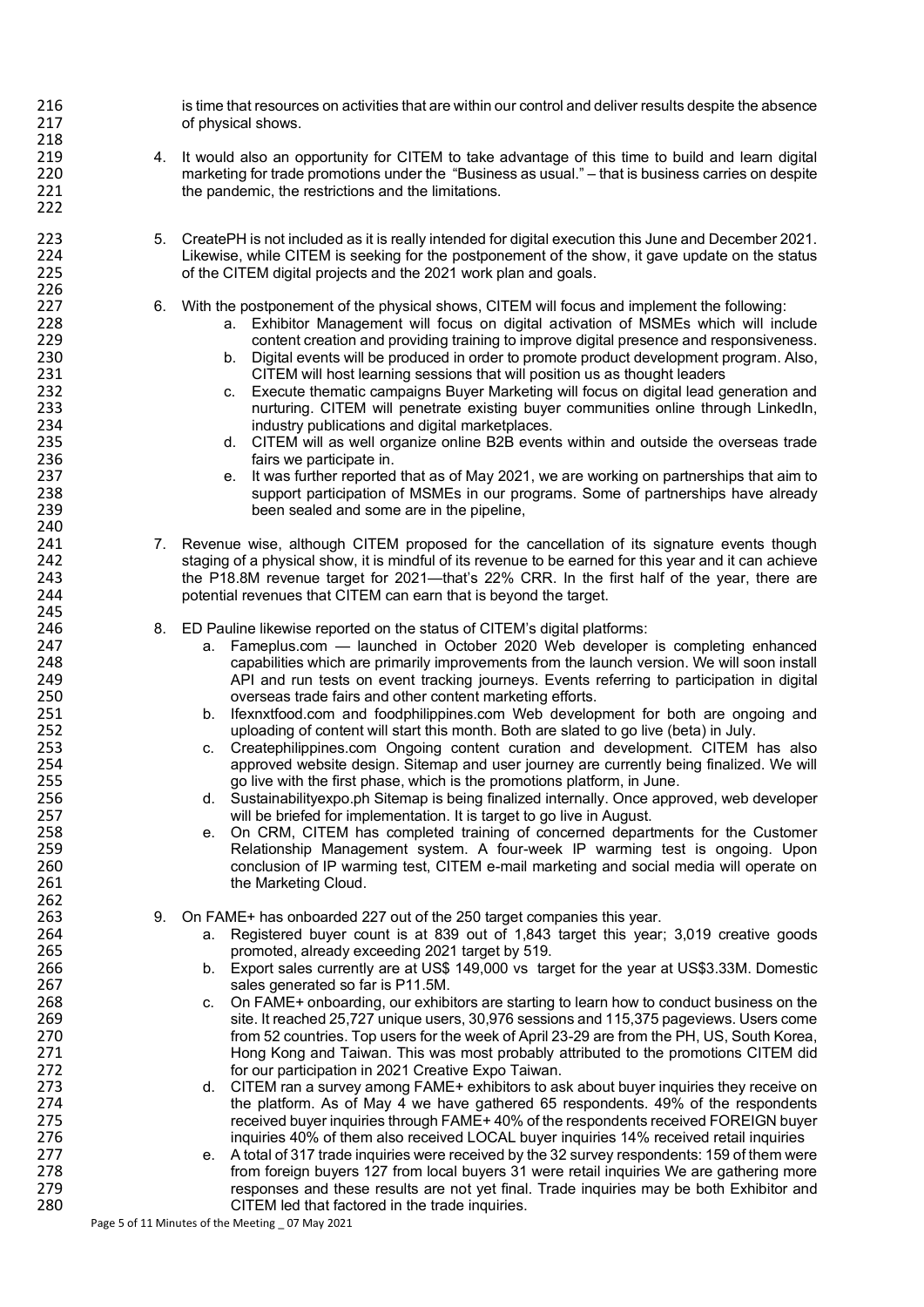- 281 14. CITEM also shared its observation on e-newsletters:<br>282 10 e-newsletters we produced in-house, rel
- 282 a. 10 e-newsletters we produced in-house, released from January 6 April 8, 2021 pulled in: 85<br>283 setting users 66 new users and 119 sessions. users 66 new users and 119 sessions.
- 284 b. 4 e-newsletters produced by content producer Summit Media, released from February 19 April 9, 2021 pulled in: 593 users 504 new users and 853 sessions
- 286 c. These numbers are just the start and not conclusive. It shows the potential of storytelling in this 287 industry and what we can learn from content producers we're working with.

## 15. Participation in OTF programs:

| Maison&Objet and More resulted to:<br>28 exhibitors<br>a.<br>563 trade inquiries<br>b.<br>403 unique trade buyers<br>c.<br>USD 742,819 in export orders<br>d.<br>546 product featured and<br>e.<br>359 visitors diverted to FAME+. | While participation in AIFFS and PhilConstruct yielded:<br>10 exhibitors<br>а.<br>918 trade inquiries<br>b.<br>918 unique trade buyers and<br>C.<br>US\$ 30,000 in export orders<br>d. |
|------------------------------------------------------------------------------------------------------------------------------------------------------------------------------------------------------------------------------------|----------------------------------------------------------------------------------------------------------------------------------------------------------------------------------------|
| Biofach participation yielded<br>5 exhibitors<br>a.<br>59 trade inquiries<br>b.<br>56 unique trade buyers and<br>C.<br>USD 630,000 in export orders<br>d.                                                                          | Gulfood vielded:<br>13 exhibitors<br>а.<br>1,288 trade inquiries<br>b.<br>230 unique trade buyers and<br>C.<br>USD 17.78M in export orders<br>d.                                       |
| Foodex Japan yielded:<br>10 exhibitors<br>a.<br>652 trade inquiries<br>b.<br>81 unique trade buyers and<br>c.<br>USD 500,000 in export orders<br>d.                                                                                |                                                                                                                                                                                        |

290

297<br>298

300

317<br>318

321

325

288<br>289

- 291 16. The pandemic gave opportunity for CITEM to build on digital path, learn and observe how it's working<br>292 for us so far, and make adiustments whenever necessary. However, all the strategies and big decisions 292 for us so far, and make adjustments whenever necessary. However, all the strategies and big decisions<br>293 are always anchored on CITEM's the core values -- to be shareholder-centric, advocate excellence. 293 are always anchored on CITEM's the core values -- to be shareholder-centric, advocate excellence,<br>294 resource stewardship, versatility and empowerment. And the mandate to market and promote the 294 resource stewardship, versatility and empowerment. And the mandate to market and promote the<br>295 Philippines as a reliable source of quality export products and our mission to enable PH companies to Philippines as a reliable source of quality export products and our mission to enable PH companies to 296 become global champions through sustainable export promotions will be fulfilled.
- 17. This 2021, by building on the organization's digital and content marketing foundation CITEM is 299 capacitating the internal work force and MSMEs.
- 301 a. Exhibitor Management will focus on digital activation of MSME. Buyer Marketing will be more 302 efficient in doing lead generation and nurturing.
- 303 b. The board was also informed that CITEM will conduct an extensive business model review that 304 will help us find sustainable options for revenue generation and also draw a roadmap for CITEM.
- 305 c. In 2022, we will serve our mandate and mission as an EXHIBITIONS + CONTENT TRADE<br>306 **PROMOTIONS AGENCY—fulfilling our strategic thrust** of retooling the organization to be PROMOTIONS AGENCY—fulfilling our strategic thrust of retooling the organization to be 307 competitive for the fast-changing global market, ensuring financial sustainability and creating<br>308 an information-driven culture 308 an information-driven culture.<br>309 d. All these are geared towards
- d. All these are geared towards CITEM vision—by 2023, CITEM is a globally recognized export 310 promotion agency that brings Philippine products and services in priority markets.
- 311 18. The Alternate Chairman initially commented that it fully supports the physical cancellation of the 312
- 312 above-mentioned shows, but suggested to focus and consider the following:
- 313 a. Make sure that targets and performance metrics are still on track<br>314 b. This should be consulted with the BSOs and industry stakeholde
- 314 b. This should be consulted with the BSOs and industry stakeholders<br>315 c. Maximize the digital marketing platform, i.e buver matching to service
- 315 c. Maximize the digital marketing platform. i.e buyer matching to service or cater the stakeholders
- 318 19. BSP Board Member Toby Marcelo manifested that the Board took note of the risks involved and<br>319 factors that CITEM is considering in putting up the physical show. It inguired as well on the status 319 factors that CITEM is considering in putting up the physical show. It inquired as well on the status of 320 implementation of OTF shows.
- 322 20. ED Pauline in reply that it cancelled participation in the Summer Fancy Food show in June. Initially,<br>323 the template of the show is hybrid, however, the organizer decided it to be a digital platform. Given the 323 the template of the show is hybrid, however, the organizer decided it to be a digital platform. Given the<br>324 value for money assessment. CITEM deferred participation in the SFF digital. value for money assessment, CITEM deferred participation in the SFF digital.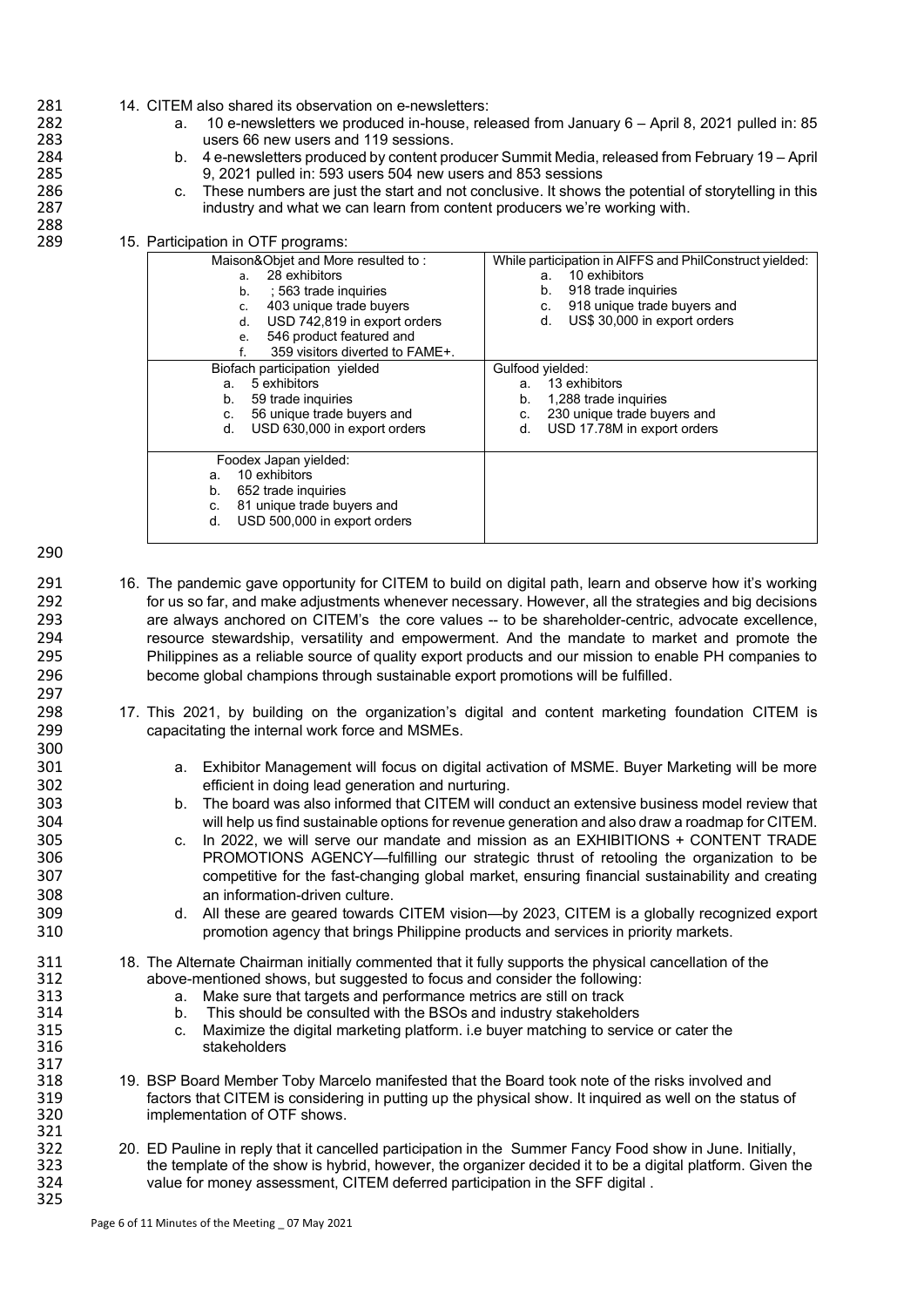| 326<br>327<br>328                      |      | 21. Also, in Anuga hybrid participation, it deferred participation since the space it offered to CITEM is too<br>small.                                                                                                                                                                                                                                                                                                                                                                       |
|----------------------------------------|------|-----------------------------------------------------------------------------------------------------------------------------------------------------------------------------------------------------------------------------------------------------------------------------------------------------------------------------------------------------------------------------------------------------------------------------------------------------------------------------------------------|
| 329<br>330<br>331<br>332<br>333        |      | 22. Further, BM Toby Marcelo suggested to consider on CITEM's the medium term plan in bringing the<br>signature events in the Region, ie. Signature events to collaborate or collocate with other organizations<br>- ie. BIMPEAGA. Also, bringing these shows in the region will take advantage of the relaxed IATF<br>protocols and community quarantines.                                                                                                                                   |
| 334<br>335<br>336<br>337<br>338        |      | 23. ED Pauline replied that CITEM welcomed the suggestion of the Board Members and CITEM is looking<br>into this plan in 2022. Implementation of these shows will reduce costs and logistics as venues shall be<br>where most of the Exhibitors are located. Plans for this will also be in partnership with TPB (Tourism<br>Promotions Board) for the buyers to experience tourism and can visit different places in the country.                                                            |
| 339<br>340                             |      | 24. Having no more comments -                                                                                                                                                                                                                                                                                                                                                                                                                                                                 |
| 341<br>342<br>343                      |      | "RESOLVED, that the staging of the 2021 physical shows of CITEM's<br>signature events - MANILA FAME, SSX, and IFEX, being in order, is<br>hereby APPROVED.                                                                                                                                                                                                                                                                                                                                    |
| 344<br>345                             |      | Res. No. BM 2021-05-04                                                                                                                                                                                                                                                                                                                                                                                                                                                                        |
| 346<br>347<br>348                      | VI.  | APPROVAL ON THE 2020 PERFORMANCE SCORECARD 4Q MONITORING REPORT                                                                                                                                                                                                                                                                                                                                                                                                                               |
| 349<br>350<br>351<br>352               |      | 1. The GCG through a letter to CITEM dated 09 February 2021, transmitted to CITEM the agency's<br>recalibrated 2020 PES and further directed CITEM to (1) resubmit its 4Q Monitoring report based<br>on the Recalibrated performance scorecards and (2) to submit a copy of the scorecard (actually<br>/ electronically ) signed by the majority of the members of the Governing Board.                                                                                                       |
| 353<br>354<br>355<br>356<br>357        |      | 2. CITEM resubmitted to GCG tis 4Q Monitoring report 2020 based on the PES, together with the<br>validating documents with supplemental letter requesting to submit a copy of the PES after its<br>scheduled Board Meeting in April or May 2021.                                                                                                                                                                                                                                              |
| 358<br>359<br>360<br>361<br>362<br>363 |      | 3.<br>Ms. Magno, Corplan Chief, presented to the Board the recalibrated target vs. the 2020<br>accomplishments to the Board. It further discussed that some of the measures were affected and<br>cannot be achieved in consideration of project cancellations and its negative impact on CITEM's<br>operational and financial performance metrics. As discussed, for 2020 where the exhibition<br>industry is the most hard hit by pandemic, CITEM is expecting to achieve a total of 85.19%. |
| 364<br>365<br>366                      |      | 4. It was further discussed that GCG allowed recalibration of some strategic measures, except for<br>measures on the following: (1) improvement processes to quality management system (2) ISO<br>recertification and (3) employees competencies.                                                                                                                                                                                                                                             |
| 367<br>368<br>369<br>370<br>371        |      | BM Marcelo inquired whether CITEM can comply on the timely submission of documents required<br>5.<br>by the GCG. In reply, CITEM is submitting its documents within the prescribed time. And there are<br>also instances that CITEM asks for time in case complex documents are required to be submitted.                                                                                                                                                                                     |
| 372<br>373                             |      | Having no more comments-<br>6.                                                                                                                                                                                                                                                                                                                                                                                                                                                                |
| 374<br>375<br>376                      |      | RESOLVED THAT the CITEM's 4Q Monitoring Report 2020 based<br>on the GCG transmitted recalibrated Performance Scorecard, is<br>hereby APPROVED.                                                                                                                                                                                                                                                                                                                                                |
| 377<br>378                             |      | (Res. No. BM 2021-05-05                                                                                                                                                                                                                                                                                                                                                                                                                                                                       |
| 379<br>380<br>381                      | VII. | AVAILMENT OF THE PHILIPPINE HEALTH INSURANCE CORPORATION (PHILHEALTH)<br>ELECTRONIC PREMIUM REMITTANCE SYSTEM (EPRS) OF LANDBANK                                                                                                                                                                                                                                                                                                                                                              |
| 382<br>383<br>384<br>385<br>386        |      | 1. This matter was presented by the Controllership Chief, Ms. Malerna Buyao to request approval from the<br>Board to avail the LBP WeAccess Online Payment of the Lanbank of the Philippines (LBP; and to enroll<br>any two (2) identified officers/employees to access the LBP WeAcess online facility; and to authorize<br>said bank to debit the designated deposit accounts for the purpose of paying agency's PHILHEALTH<br>Remittance.                                                  |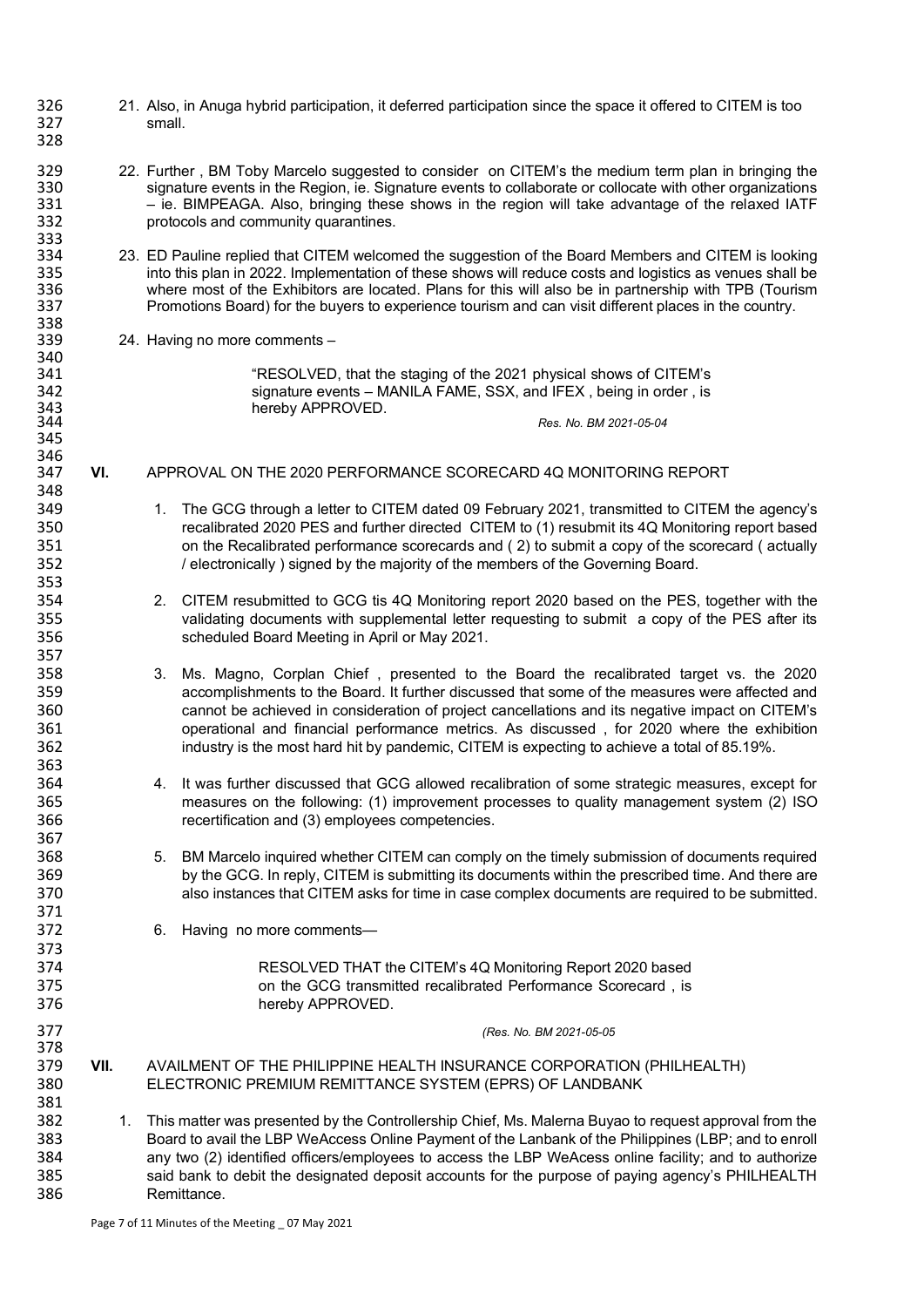| 387               |    |                                                                                                                                                                                                                                                                                         |
|-------------------|----|-----------------------------------------------------------------------------------------------------------------------------------------------------------------------------------------------------------------------------------------------------------------------------------------|
| 388<br>389<br>390 | 2. | Under the Philhealth Circular No. 2020-008 of the PHILHEALTH the enrollment using any of the<br>Electronic Payment Remittance System (EPRS) of PHILHEALTH partner banks is mandatory. To enroll<br>any two (2) identified officers/employees to access the LBP WeAcess online facility. |
| 391               |    |                                                                                                                                                                                                                                                                                         |
| 392               |    | 3. LBP is the depository bank of CITEM's corporate income and subsidy accounts. Designation of two (2)                                                                                                                                                                                  |
| 393               |    | officers/employees authorize to approved auto-debit PHILHEALTH Remittance of the Agency is required                                                                                                                                                                                     |
| 394               |    |                                                                                                                                                                                                                                                                                         |
|                   |    | by LBP to access its WeAccess online facility.                                                                                                                                                                                                                                          |
| 395               |    |                                                                                                                                                                                                                                                                                         |
| 396               |    | 4. The electronic means of paying the PHILHEALTH remittance of CITEM through LBP requires                                                                                                                                                                                               |
| 397               |    | authorization to debit the designated deposit accounts for the payment of PHILHEALTH Premium.                                                                                                                                                                                           |
| 398               |    |                                                                                                                                                                                                                                                                                         |
| 399               | 5. | CITEM has deposit accounts with LBP. For payment of PHILHEALTH to corporate income, these are to                                                                                                                                                                                        |
| 400               |    | be debited from LBP current account No. 1772-1038-63.                                                                                                                                                                                                                                   |
| 401               |    |                                                                                                                                                                                                                                                                                         |
| 402               | 6. | It was recommended further approval on the designation of the following officers/employees to access                                                                                                                                                                                    |
| 403               |    | the WeAccess and approved "designated authorizer" of LBP, processing of payment is subject to                                                                                                                                                                                           |
| 404               |    | accounting rules and regulations:                                                                                                                                                                                                                                                       |
| 405               |    |                                                                                                                                                                                                                                                                                         |
| 406               |    |                                                                                                                                                                                                                                                                                         |
| 407               |    | 7. Further For the Board to approve the authorization for LBP to debit the deposit accounts below for the                                                                                                                                                                               |
| 408               |    | purpose of paying PHILHEALTH Premium of CITEM:                                                                                                                                                                                                                                          |
| 409               |    |                                                                                                                                                                                                                                                                                         |
| 410               |    | Name of Bank<br>Type of Deposit and Account No.                                                                                                                                                                                                                                         |
| 411               |    | LBP- Century Park HP Branch<br>Current Acct. No. 1772-1038-63                                                                                                                                                                                                                           |
| 412               |    |                                                                                                                                                                                                                                                                                         |
| 413               | 8. | BM Elcid Pangilinan fully supports this initiative of CITEM. However, being himself a part of Landbandk                                                                                                                                                                                 |
| 414               |    | and due to conflict of interest, he defers this agenda to the Governing Body for approval. It was further                                                                                                                                                                               |
| 415               |    | commented that, Landbank welcomes this initiative for CITEM to enroll all its mandatory contributions in                                                                                                                                                                                |
| 416               |    | its electronic EPRS payment gateways.                                                                                                                                                                                                                                                   |
| 417               |    |                                                                                                                                                                                                                                                                                         |
| 418               |    |                                                                                                                                                                                                                                                                                         |
| 419               | 9. | Having no more comments-                                                                                                                                                                                                                                                                |
|                   |    |                                                                                                                                                                                                                                                                                         |
| 420               |    | "RESOLVED, that the enrollment of CITEM into the Landbank WEaccess                                                                                                                                                                                                                      |
| 421               |    | EPRS for the PHILHEALTH remittances,<br>being in order, is hereby                                                                                                                                                                                                                       |
| 422               |    | APPROVED"                                                                                                                                                                                                                                                                               |
| 423               |    | (Res. No. BM 2021-05-06)                                                                                                                                                                                                                                                                |
| 424               |    |                                                                                                                                                                                                                                                                                         |
| 425               |    | "RESOLVED further that authorization for LBP to debit the deposit                                                                                                                                                                                                                       |
| 426               |    | accounts below for the purpose of paying PHILHEALTH Premium of                                                                                                                                                                                                                          |
| 427               |    | CITEM is hereby APPROVED:                                                                                                                                                                                                                                                               |
| 428               |    |                                                                                                                                                                                                                                                                                         |
| 429               |    | Type of Deposit and Account No.<br>Name of Bank                                                                                                                                                                                                                                         |
| 430               |    | LBP- Century Park HP Branch Current Acct. No. 1772-1038-63                                                                                                                                                                                                                              |
|                   |    |                                                                                                                                                                                                                                                                                         |
| 431<br>432        |    | (Res. No. BM 2021-05*07)                                                                                                                                                                                                                                                                |
|                   |    |                                                                                                                                                                                                                                                                                         |
| 433               |    | "RESOLVED FURTHERMORE, that the designation of the following                                                                                                                                                                                                                            |
| 434               |    | officers/employees to access the WeAccess and approved "designated                                                                                                                                                                                                                      |
| 435               |    | authorizer" of LBP, processing of payment is subject to accounting rules                                                                                                                                                                                                                |
| 436               |    | and regulations:                                                                                                                                                                                                                                                                        |
|                   |    |                                                                                                                                                                                                                                                                                         |
| 437<br>438        |    | Name<br>Designation<br>Paulina Suaco-Juan                                                                                                                                                                                                                                               |
| 439               |    | <b>Executive Director</b><br>Ma. Lourdes D. Mediran<br>Deputy Executive Director                                                                                                                                                                                                        |
| 440               |    | Atty. Anna Grace I. Marpuri<br>OIC-Corporate Services                                                                                                                                                                                                                                   |
| 441               |    | Rowena DG. Mendoza<br>Department Manager                                                                                                                                                                                                                                                |
| 442               |    | Charles Aames M. Bautista<br>Department Manager                                                                                                                                                                                                                                         |
| 443               |    |                                                                                                                                                                                                                                                                                         |
| 444               |    | (Res. No. BM 2021-05-08)                                                                                                                                                                                                                                                                |
| 445               |    |                                                                                                                                                                                                                                                                                         |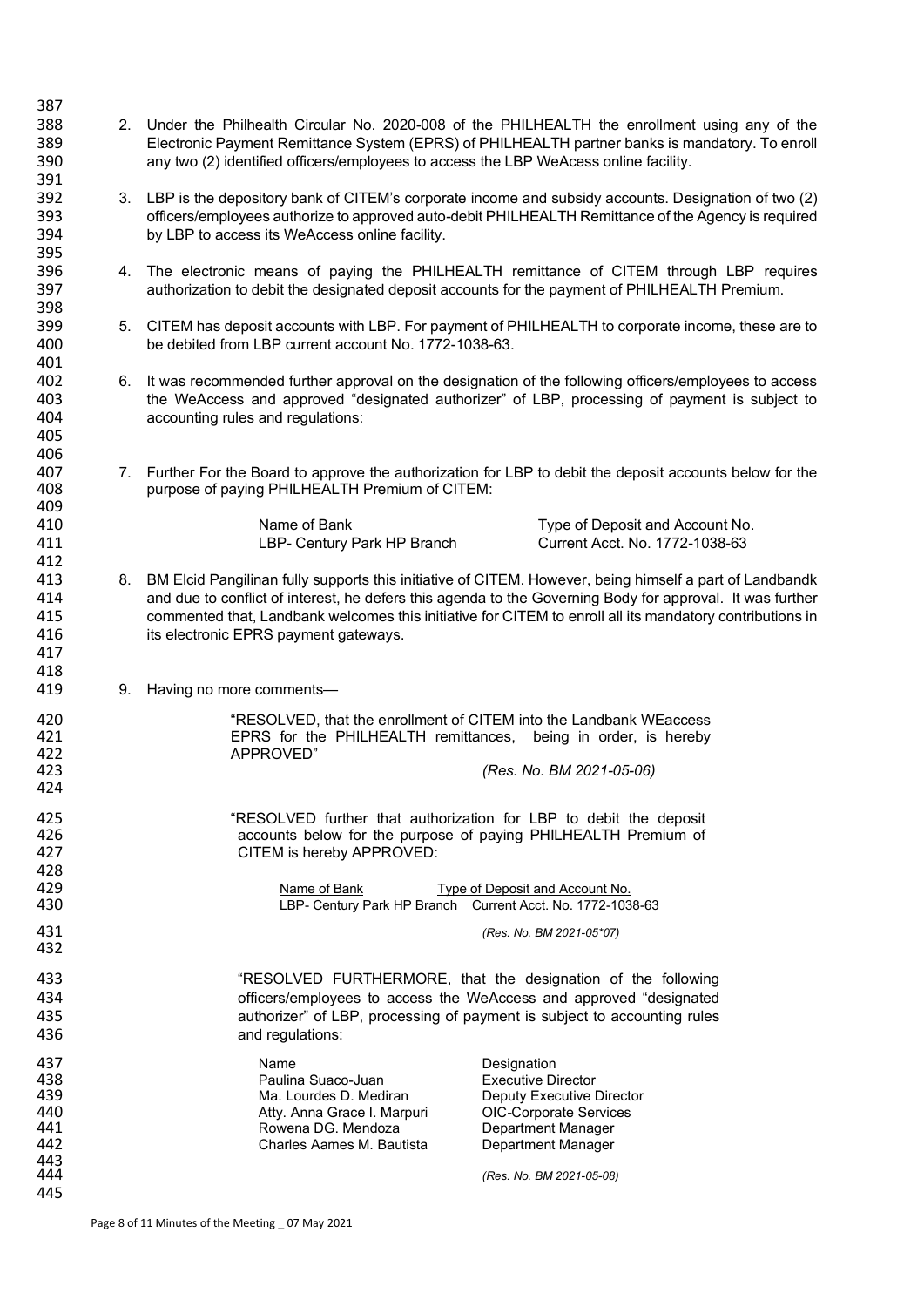## 446 **VIII.** GRANT OF PRAISE 2020

447

465

472

476

- 448 1. To secure Board approval on the grant of monetary awards to CITEM employees under the Program on 449 Awards and Incentives for Service Excellence (CITEM - PRAISE), this was presented by the HRD Chief, 450 Ms. Florence M. Buensalido.
- 451<br>452 2. Pursuant to the provisions of Rule X of the Omnibus Rules Implementing Book V of the Executive Order<br>453 No. 292, and in line with the Revised Policies on Employee Suggestions and Incentive Awards System 453 No. 292, and in line with the Revised Policies on Employee Suggestions and Incentive Awards System 454 (ESIAS) provided under CSC Resolution No. 010112 and CSC MC No. 01, s. 2001, CITEM has adopted 455 the CITEM – PRAISE which was approved for implementation on 24 October 2002 by the Civil Service<br>456 Commission – NCR (see attached) Commission – NCR (see attached).
- 457<br>458 458 3. CITEM – PRAISE aims to recognize and reward CITEM official employees individually, in groups and/or 459 collectively, for: 460<br>461
	- a. Suggestions, innovative ideas, superior accomplishments, and other personal efforts;
- 462 b. Heroic deeds, extraordinary acts or services in the interest of the public and/or service; and
- 463 c. Exemplary service that contribute to the efficiency, economy and improvement in the 464 management and operation of CITEM. (Section 1.1 of the CITEM PRAISE) 464 management and operation of CITEM. *(Section 1.1 of the CITEM – PRAISE)*
- 466 4. CITEM PRAISE shall provide both monetary and non-monetary awards and incentives to recognize, 467 acknowledge and reward productive, creative, innovative and ethical behavior of employees through 468 formal and informal mode. For this purpose, the System shall encourage the grant of non-monetary 469 awards. Monetary awards shall be granted only when suggestions, inventions, superior 470 accomplishments and other personal efforts result in monetary savings, which shall not exceed 20% of 471 the savings generated. (Section 2.4 of the CITEM-PRAISE 471 the savings generated. *(Section 2.4 of the CITEM-PRAISE*
- 473 5. For the Team's exemplary performance in embracing digital transformation and remaining relevant to its 474 stakeholders amidst the lockdown and the COVID-19 pandemic, introducing innovative ideas and 475 obtaining noteworthy milestones and accomplishments:
- a. Successfully launched CITEM's first homegrown digital community platform, FAME+,<br>478 which has been instrumental in reaching a wider global audience and in maintaining 478 **which has been instrumental in reaching** a wider global audience and in maintaining<br>479 **1988 - CITEM's relevance to its stakeholders**. CITEM's relevance to its stakeholders.
- 480 b. CITEM's first hybrid Overseas Trade Fair platform in its participation in 2020 China<br>481 International Import Expo (CIIF), which include an on-site exhibition. FoodPhilippines.cn 481 International Import Expo (CIIE), which include an on-site exhibition, FoodPhilippines.cn<br>482 International Import Expo FoodPhilippines.com, and online B2B activities. 482 website mirrored on FoodPhilippines.com, and online B2B activities.<br>483 C. CITEM's noticeable achievements in its participation in MOM: Mai
- 483 c. CITEM's noticeable achievements in its participation in MOM: Maison & Objet's first 484 event on their digital platform.
- 485 d. Attested by SOCOTEC Certification Philippines, Inc. on 23 December 2020 in<br>486 accordance with the requirements of ISO 9001:2015 (Quality Management Systems) accordance with the requirements of ISO 9001:2015 (Quality Management Systems) 487 and has been recommended for re-certification.
- 488 e. The first GOCC recognized by the Department of Health (DOH) in its first issue of 489 Workplace Handbook for demonstrating good practices in order to mitigate COVID-19<br>490 in the workplace by adopting an evolving COVID-19 Response Plan and Procedures 490 in the workplace by adopting an evolving COVID-19 Response Plan and Procedures<br>491 vith the main objective of prevention, control, and management anchored on three (3) with the main objective of prevention, control, and management anchored on three (3) 492 guiding principles: critical service continuity, optimized lean management, and 493 **reinforced culture of safety and wellness**. Public service continued even in the face of 494 lockdowns and restrictions.
- 495 f. Reorganization and reskilling of CCSD, particularly WMD and EDD to adapt to changing<br>496 **finally dependent on the analytic of the state of the conditions** and strategic priorities 496 business conditions and strategic priorities.<br>497 a. For the Team's commendable practice on fi
- q. For the Team's commendable practice on financial stewardship by having ethically and 498 prudently exercise of a reasonable minimization of costs of operations, without 499 compromising the quality of projects; intensifying resource mobilization and capitalizing<br>500 on the full potentials and competence of the CITEM's workforce. This results in the 500 500 on the full potentials and competence of the CITEM's workforce. This results in the<br>501 overall outstanding operational performance of maximizing the benefits at a minimum overall outstanding operational performance of maximizing the benefits at a minimum 502 cost, under the principle of "doing more with less".
- 503 h. For the Team's sustained effort to contribute to efficiency, economy, and improvement<br>504 on savings generation on the Corporate Operating Budget (COB) for Personnel 504 on savings generation on the Corporate Operating Budget (COB) for Personnel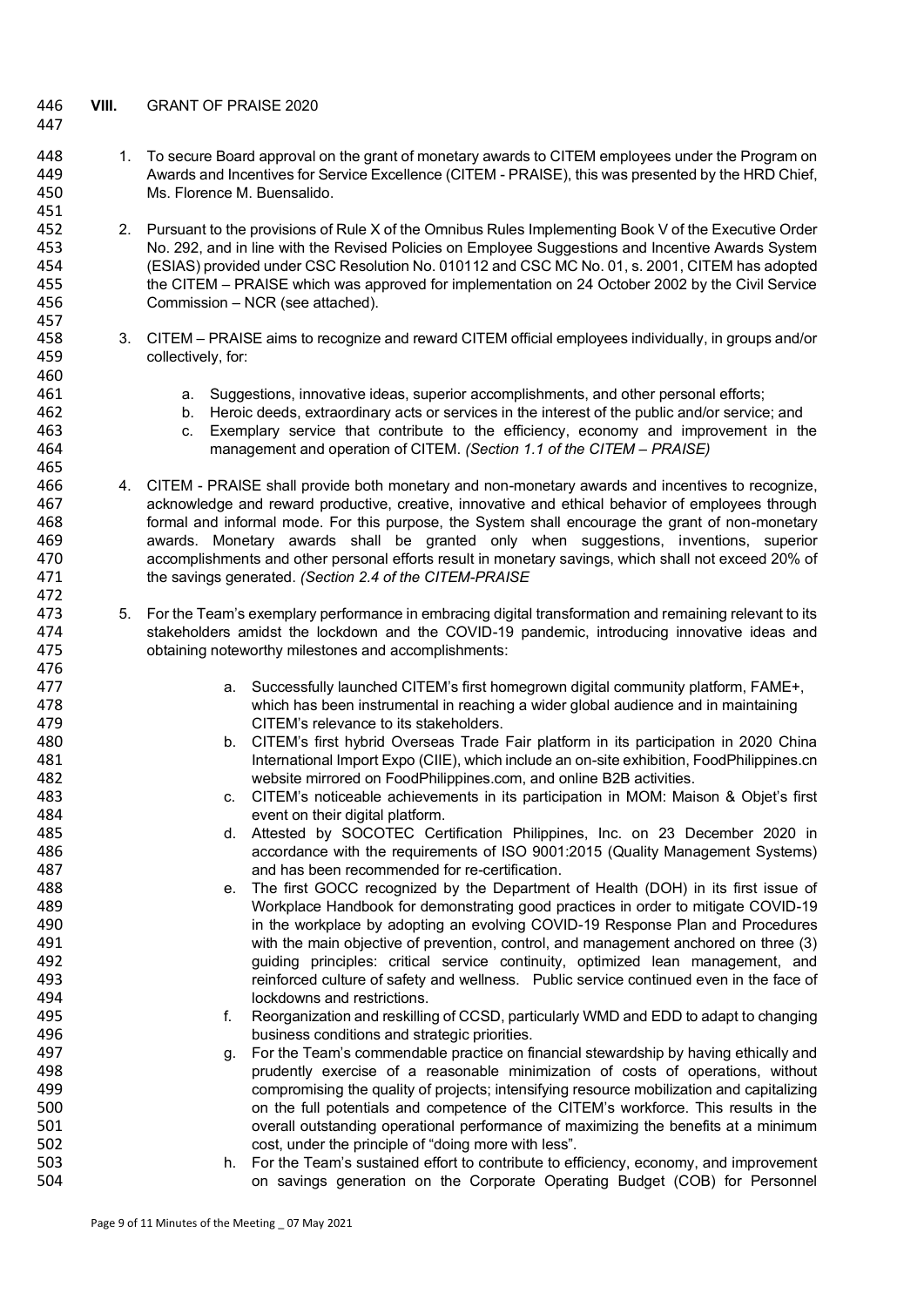507

505 Services (PS) and Maintenance & Other Operating Expenses (MOOE), through a<br>506 service of ficient, empowered and fully engaged workforce. productive, efficient, empowered and fully engaged workforce.

## 6. In the previous years, CITEM also granted incentives to employees, summarized as follows:

| Incentive      | 2018                                                                                                                                                                                           | 2019                                                                                                                                                                   | 2020                                                                                                                                                                                             |
|----------------|------------------------------------------------------------------------------------------------------------------------------------------------------------------------------------------------|------------------------------------------------------------------------------------------------------------------------------------------------------------------------|--------------------------------------------------------------------------------------------------------------------------------------------------------------------------------------------------|
| CAN            | Approved by the Board on 28 Aug 2020<br>Php 25,000 per qualified employee amounting to Php<br>2,061,845.20                                                                                     | Not Qualified                                                                                                                                                          | $\overline{\phantom{a}}$                                                                                                                                                                         |
| <b>ENERCON</b> | Granted to employees but CITEM did not secure Board<br>Approval<br>Savings generated from electricity and fuel consumption<br>amounting to 2,773,428.92 is equally distributed to<br>employees | Approved by the Board on 27 Oct 2020<br>from electricity and fuel<br>Savings generated<br>consumption amounting to 2,771,096.71 is equally<br>distributed to employees | $\overline{\phantom{a}}$                                                                                                                                                                         |
| <b>PRAISE</b>  | Granted to employees but CITEM did not secure Board<br>Approval<br>Equivalent to 1 month salary (prorated based on months in<br>service) amounting to Php 4,300,000.00                         | Approved by the Board on 19 Dec 2019<br>Equivalent to 1 month salary (prorated based on<br>months in service) amounting to Php 4,933,000.00                            | For Approval<br>Proposal: Equivalent to 1<br>month<br>salary (prorated<br>on months in<br>based<br>service), and Php 20,000<br>for retiring employees,<br>amounting<br>to<br>Php<br>5,000,000.00 |

| 509<br>510 | 7. | Given the presentations, the CITEM Management recommends approval tto the Board:                    |
|------------|----|-----------------------------------------------------------------------------------------------------|
| 511        |    |                                                                                                     |
| 512        |    | a. Grant of monetary awards to CITEM employees amounting to Five Million Pesos (Php                 |
| 513        |    | 5,000,000.00), which shall be given in the form of gift certificates.                               |
| 514        |    |                                                                                                     |
| 515        |    | b. The total monetary awards shall not exceed 20% of the savings generated (7.732M) from            |
| 516        |    | Personnel Services and Maintenance & Other Operating Expenses (as provided under Item II.4          |
| 517        |    | of the PRAISE - Basic Policies).                                                                    |
| 518        |    |                                                                                                     |
| 519        |    | For permanent employees who are still with CITEM and have rendered at least six (6) months<br>C.    |
| 520        |    | of service as of 30 November 2020, the grant shall be equivalent to 100% of one (1) month           |
| 521        |    | basic salary or Php 20,000.00 (whichever is higher).                                                |
| 522        |    |                                                                                                     |
| 523        |    | d. For permanent employees who have less than six (6) months of service as of 30 November           |
| 524        |    | 2020, the grant shall be pro-rated based on the length of service as follows:                       |
| 525        |    |                                                                                                     |
|            |    | Length of Service<br>Percentage of PRAISE                                                           |
|            |    | 6 months and above<br>100% of the monthly basic salary                                              |
|            |    | 5 months to less than 6 months<br>80% of the monthly basic salary                                   |
|            |    | 4 months to less than 5 months<br>60% of the monthly basic salary                                   |
|            |    | 3 months to less than 4 months<br>40% of the monthly basic salary                                   |
|            |    | 2 months to less than 3 months<br>20% of the monthly basic salary                                   |
| 526        |    |                                                                                                     |
| 527        |    | e. For service provider personnel who have an existing contract since January 2020 and later on     |
| 528        |    | been absorbed to permanent positions and still with CITEM as of 30 November 2020, the length        |
| 529        |    | of service or residency in CITEM shall be considered, with the same computation as stated           |
| 530        |    | above                                                                                               |
| 531        |    |                                                                                                     |
| 532        |    | f.<br>For retirees who have been in the public service for more than 15 years, an additional of Php |
| 533        |    | 20,000.00 to be given on the day of their retirement as a token of appreciation.                    |
| 534        |    |                                                                                                     |
| 535        |    | Since the incentive is based on merit and performance, all personnel must have fully complied<br>q. |
| 536        |    | with performance evaluation documentation with no pending obligations (i.e. unliquidated cash       |
| 537        |    | advance, terminal reports, and administrative cases.                                                |
|            |    |                                                                                                     |
| 538        |    |                                                                                                     |
| 539        | 8. | BM Elcid Pangilinan inquired if the grant of the PRAISE incentive to the employees is in accordance |
| 540        |    | with the CSC rules.                                                                                 |
| 541        |    |                                                                                                     |